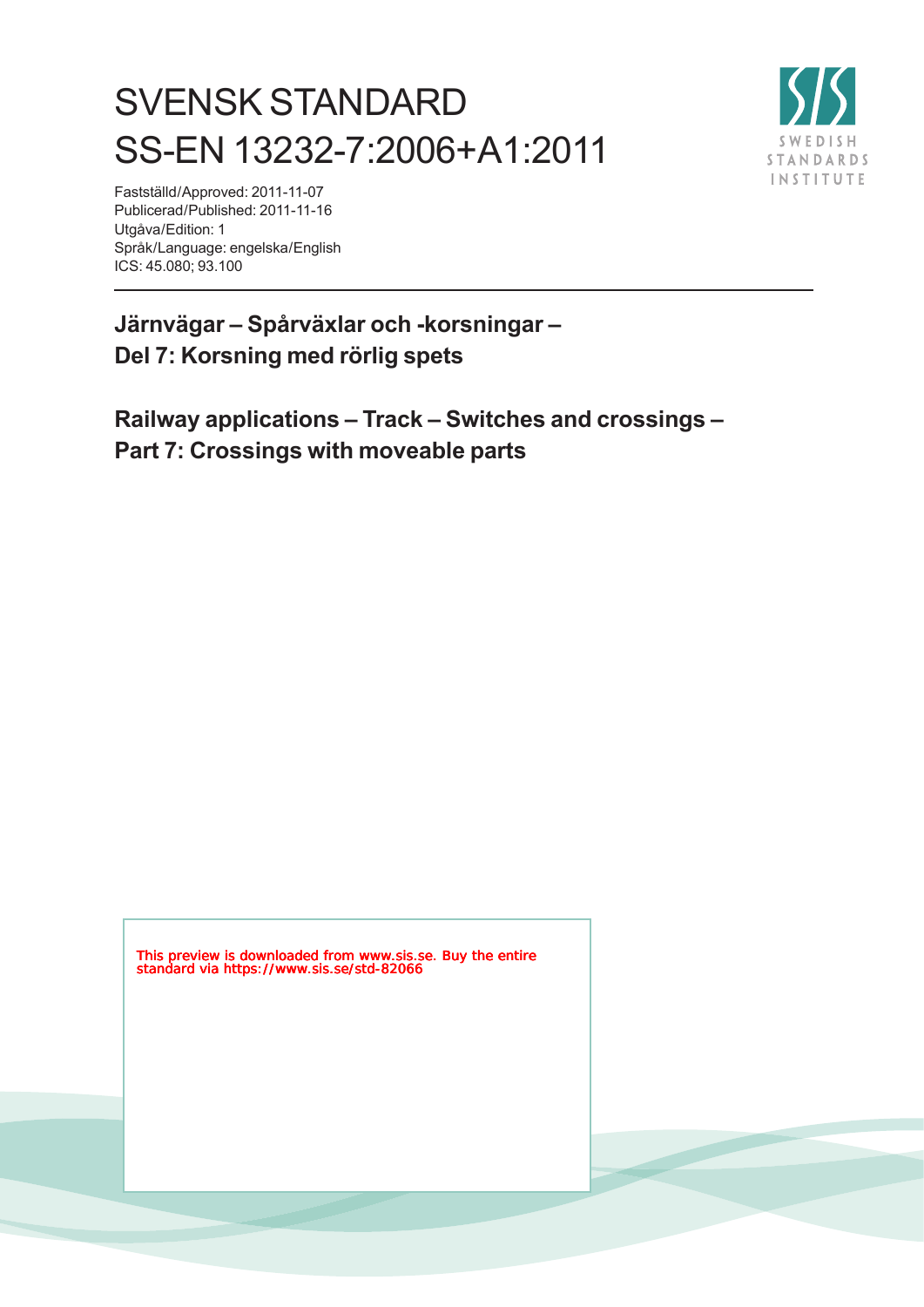## Standarder får världen att fungera

*SIS (Swedish Standards Institute) är en fristående ideell förening med medlemmar från både privat och offentlig sektor. Vi är en del av det europeiska och globala nätverk som utarbetar internationella standarder. Standarder är dokumenterad kunskap utvecklad av framstående aktörer inom industri, näringsliv och samhälle och befrämjar handel över gränser, bidrar till att processer och produkter blir säkrare samt effektiviserar din verksamhet.* 

#### **Delta och påverka**

Som medlem i SIS har du möjlighet att påverka framtida standarder inom ditt område på nationell, europeisk och global nivå. Du får samtidigt tillgång till tidig information om utvecklingen inom din bransch.

### **Ta del av det färdiga arbetet**

Vi erbjuder våra kunder allt som rör standarder och deras tillämpning. Hos oss kan du köpa alla publikationer du behöver – allt från enskilda standarder, tekniska rapporter och standardpaket till handböcker och onlinetjänster. Genom vår webbtjänst e-nav får du tillgång till ett lättnavigerat bibliotek där alla standarder som är aktuella för ditt företag finns tillgängliga. Standarder och handböcker är källor till kunskap. Vi säljer dem.

#### **Utveckla din kompetens och lyckas bättre i ditt arbete**

Hos SIS kan du gå öppna eller företagsinterna utbildningar kring innehåll och tillämpning av standarder. Genom vår närhet till den internationella utvecklingen och ISO får du rätt kunskap i rätt tid, direkt från källan. Med vår kunskap om standarders möjligheter hjälper vi våra kunder att skapa verklig nytta och lönsamhet i sina verksamheter.

**Vill du veta mer om SIS eller hur standarder kan effektivisera din verksamhet är du välkommen in på www.sis.se eller ta kontakt med oss på tel 08-555 523 00.**

## Standards make the world go round

*SIS (Swedish Standards Institute) is an independent non-profit organisation with members from both the private and public sectors. We are part of the European and global network that draws up international standards. Standards consist of documented knowledge developed by prominent actors within the industry, business world and society. They promote cross-border trade, they help to make processes and products safer and they streamline your organisation.*

#### **Take part and have influence**

As a member of SIS you will have the possibility to participate in standardization activities on national, European and global level. The membership in SIS will give you the opportunity to influence future standards and gain access to early stage information about developments within your field.

### **Get to know the finished work**

We offer our customers everything in connection with standards and their application. You can purchase all the publications you need from us - everything from individual standards, technical reports and standard packages through to manuals and online services. Our web service e-nav gives you access to an easy-to-navigate library where all standards that are relevant to your company are available. Standards and manuals are sources of knowledge. We sell them.

#### **Increase understanding and improve perception**

With SIS you can undergo either shared or in-house training in the content and application of standards. Thanks to our proximity to international development and ISO you receive the right knowledge at the right time, direct from the source. With our knowledge about the potential of standards, we assist our customers in creating tangible benefit and profitability in their organisations.

**If you want to know more about SIS, or how standards can streamline your organisation, please visit www.sis.se or contact us on phone +46 (0)8-555 523 00**



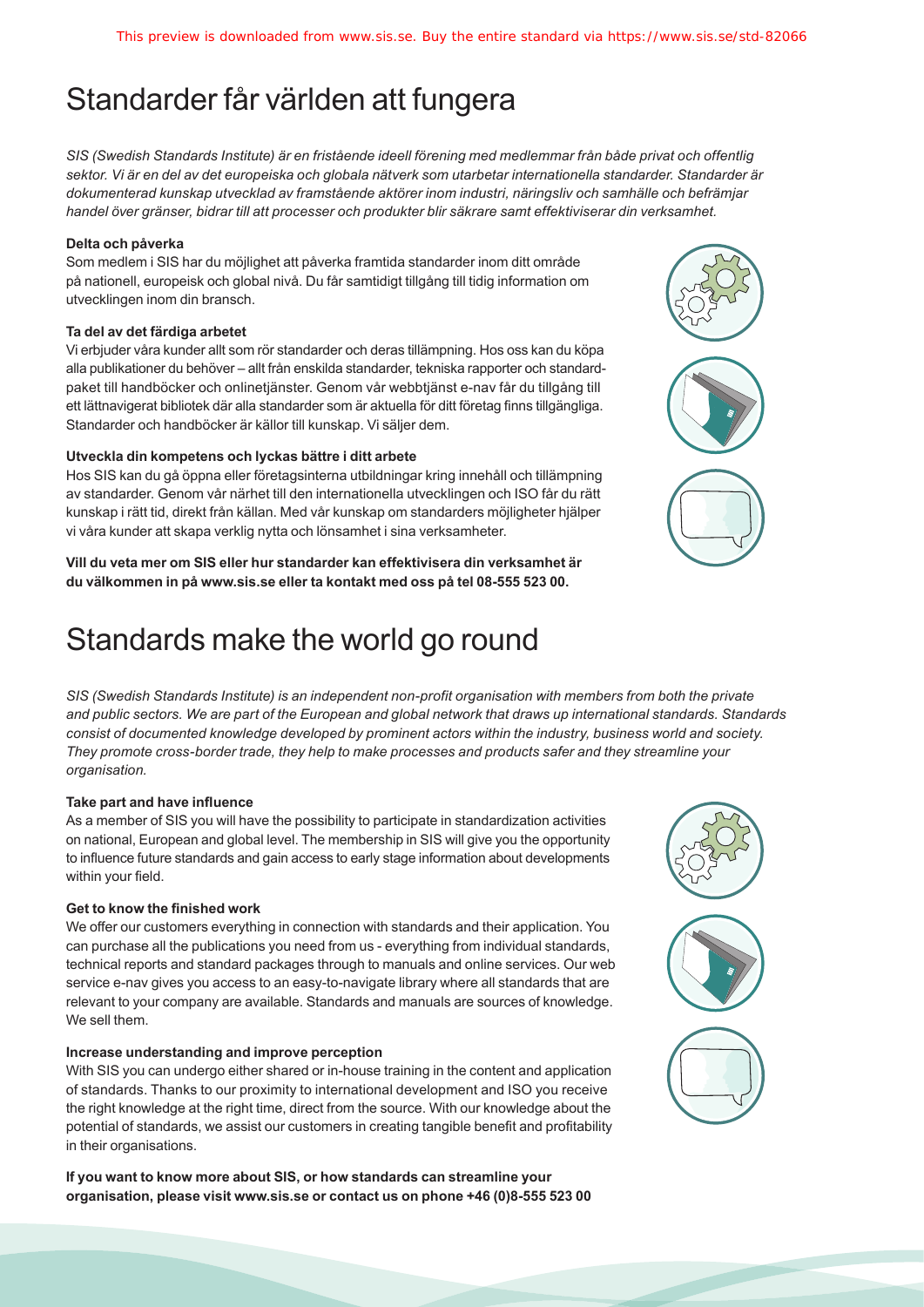Europastandarden EN 13232-7:2006+A1:2011 gäller som svensk standard. Detta dokument innehåller den officiella engelska versionen av EN 13232-7:2006+A1:2011.

Denna standard ersätter SS-EN 13232-7:2006, utgåva 1.

The European Standard EN 13232-7:2006+A1:2011 has the status of a Swedish Standard. This document contains the official version of EN 13232-7:2006+A1:2011.

This standard supersedes the Swedish Standard SS-EN 13232-7:2006, edition 1.

© Copyright/Upphovsrätten till denna produkt tillhör SIS, Swedish Standards Institute, Stockholm, Sverige. Användningen av denna produkt regleras av slutanvändarlicensen som återfinns i denna produkt, se standardens sista sidor.

© Copyright SIS, Swedish Standards Institute, Stockholm, Sweden. All rights reserved. The use of this product is governed by the end-user licence for this product. You will find the licence in the end of this document.

*Upplysningar om sakinnehållet i standarden lämnas av SIS, Swedish Standards Institute, telefon 08-555 520 00. Standarder kan beställas hos SIS Förlag AB som även lämnar allmänna upplysningar om svensk och utländsk standard.*

*Information about the content of the standard is available from the Swedish Standards Institute (SIS), telephone +46 8 555 520 00. Standards may be ordered from SIS Förlag AB, who can also provide general information about Swedish and foreign standards.*

Denna standard är framtagen av kommittén för Järnvägar, SIS/TK 254.

Har du synpunkter på innehållet i den här standarden, vill du delta i ett kommande revideringsarbete eller vara med och ta fram andra standarder inom området? Gå in på www.sis.se - där hittar du mer information.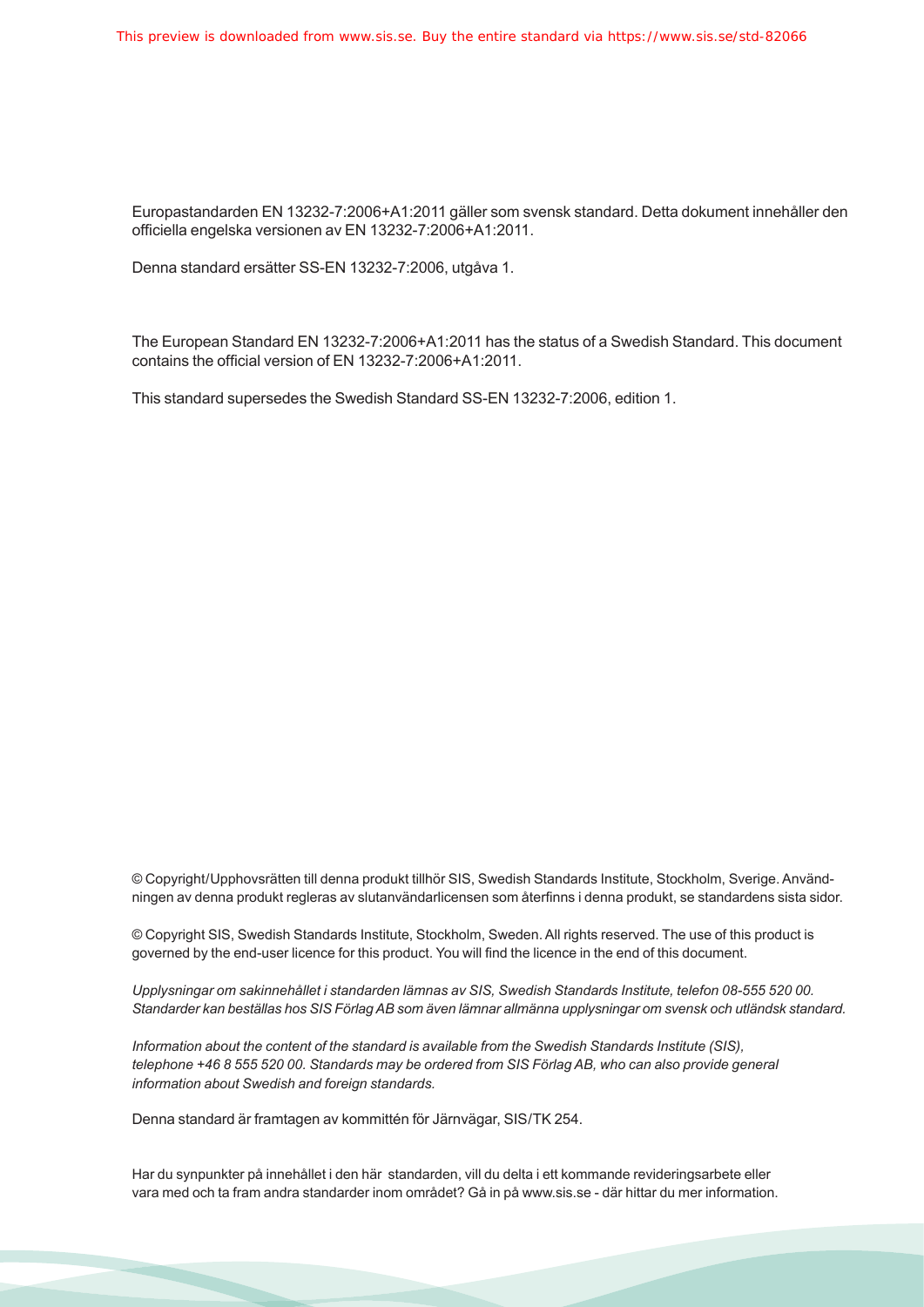This preview is downloaded from www.sis.se. Buy the entire standard via https://www.sis.se/std-82066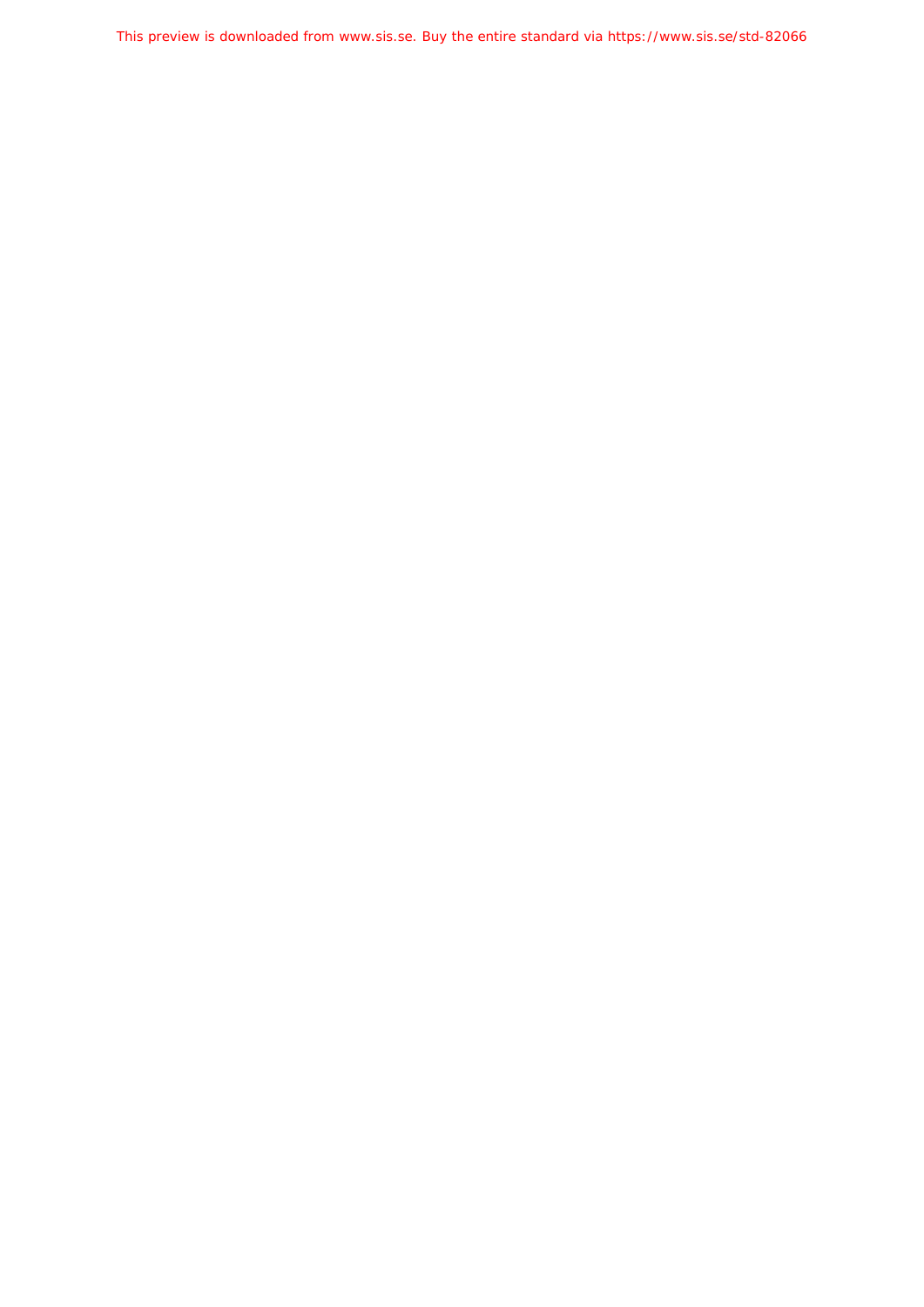## EUROPEAN STANDARD NORME EUROPÉENNE EUROPÄISCHE NORM

## **EN 13232-7:2006+A1**

October 2011

ICS 93.100 Supersedes EN 13232-7:2006

English Version

### Railway applications - Track - Switches and crossings - Part 7: Crossings with moveable parts

Applications ferroviaires - Voie - Appareils de voie - Partie 7: Cœurs à parties mobiles

 Bahnanwendungen - Oberbau - Weichen und Kreuzungen - Teil 7: Herzstücke mit beweglichen Bauteilen

This European Standard was approved by CEN on 9 January 2006 and includes Amendment 1 approved by CEN on 13 September 2011.

CEN members are bound to comply with the CEN/CENELEC Internal Regulations which stipulate the conditions for giving this European Standard the status of a national standard without any alteration. Up-to-date lists and bibliographical references concerning such national standards may be obtained on application to the CEN-CENELEC Management Centre or to any CEN member.

This European Standard exists in three official versions (English, French, German). A version in any other language made by translation under the responsibility of a CEN member into its own language and notified to the CEN-CENELEC Management Centre has the same status as the official versions.

CEN members are the national standards bodies of Austria, Belgium, Bulgaria, Croatia, Cyprus, Czech Republic, Denmark, Estonia, Finland, France, Germany, Greece, Hungary, Iceland, Ireland, Italy, Latvia, Lithuania, Luxembourg, Malta, Netherlands, Norway, Poland, Portugal, Romania, Slovakia, Slovenia, Spain, Sweden, Switzerland and United Kingdom.



EUROPEAN COMMITTEE FOR STANDARDIZATION COMITÉ EUROPÉEN DE NORMALISATION EUROPÄISCHES KOMITEE FÜR NORMUNG

**Management Centre: Avenue Marnix 17, B-1000 Brussels**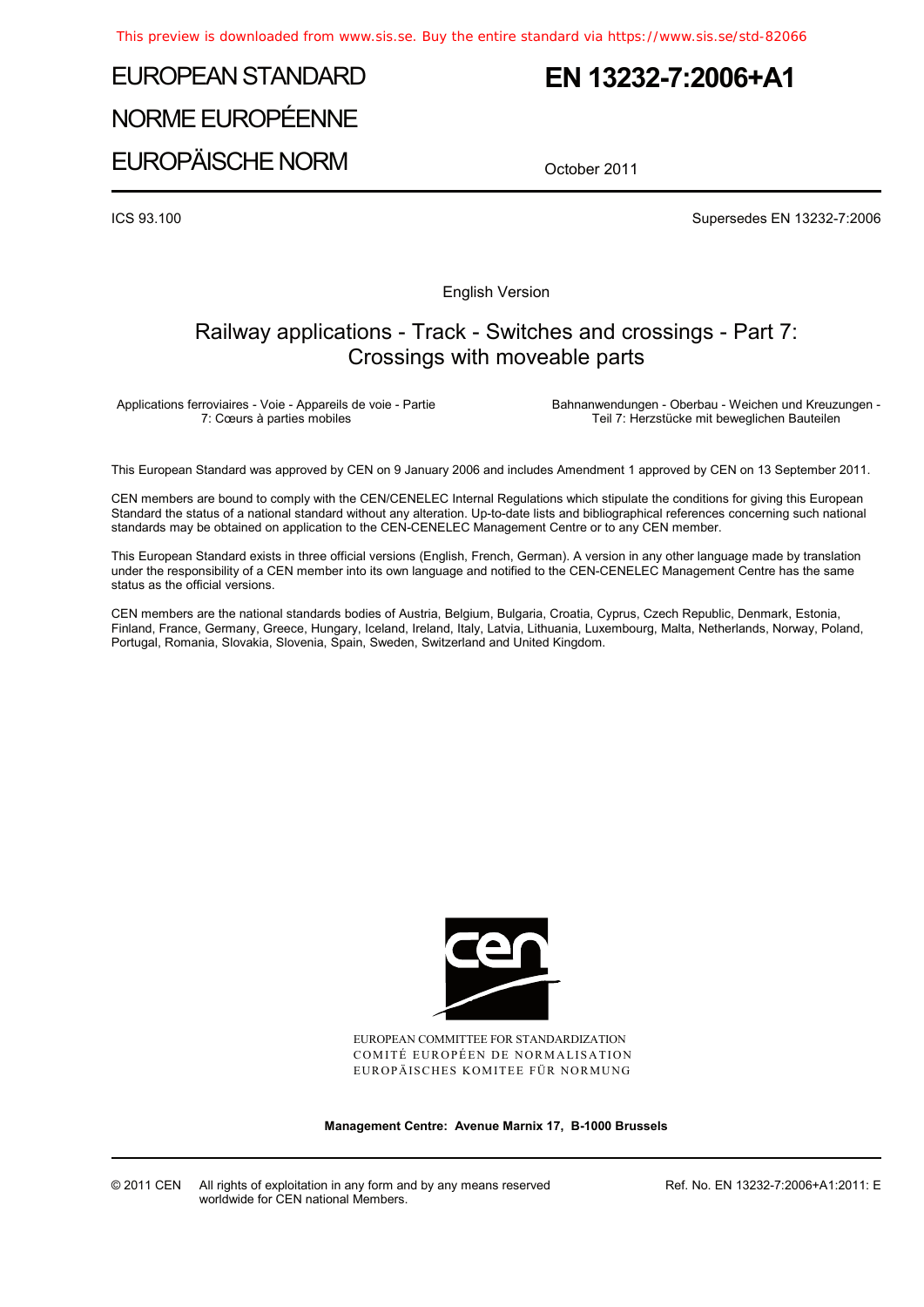SS-EN 13232-7:2006+A1:2011 (E) www.sis.se. Buy the entire standard via https://www.sis.se/std-82066

### **Contents**

| 1                                                  |  |  |
|----------------------------------------------------|--|--|
| $\mathbf{2}$                                       |  |  |
| 3<br>3.1<br>3.2<br>3.3<br>3.4<br>3.5<br>3.6<br>3.7 |  |  |
| 4                                                  |  |  |
| 4.1<br>4.2                                         |  |  |
| 4.3                                                |  |  |
| 5                                                  |  |  |
| 5.1                                                |  |  |
| 5.2<br>5.2.1                                       |  |  |
| 5.2.2                                              |  |  |
| 5.2.3                                              |  |  |
| 5.2.4                                              |  |  |
| 5.3                                                |  |  |
| 5.4                                                |  |  |
| 5.5                                                |  |  |
| 5.6<br>5.7                                         |  |  |
|                                                    |  |  |
| 6<br>6.1                                           |  |  |
| 6.2                                                |  |  |
| 6.3                                                |  |  |
| 6.3.1                                              |  |  |
| 6.3.2                                              |  |  |
| 6.3.3                                              |  |  |
| 6.3.4                                              |  |  |
| 6.4                                                |  |  |
| 6.5<br>6.5.1                                       |  |  |
| 6.5.2                                              |  |  |
| 6.5.3                                              |  |  |
| 6.5.4                                              |  |  |
| $\overline{7}$                                     |  |  |
| 8                                                  |  |  |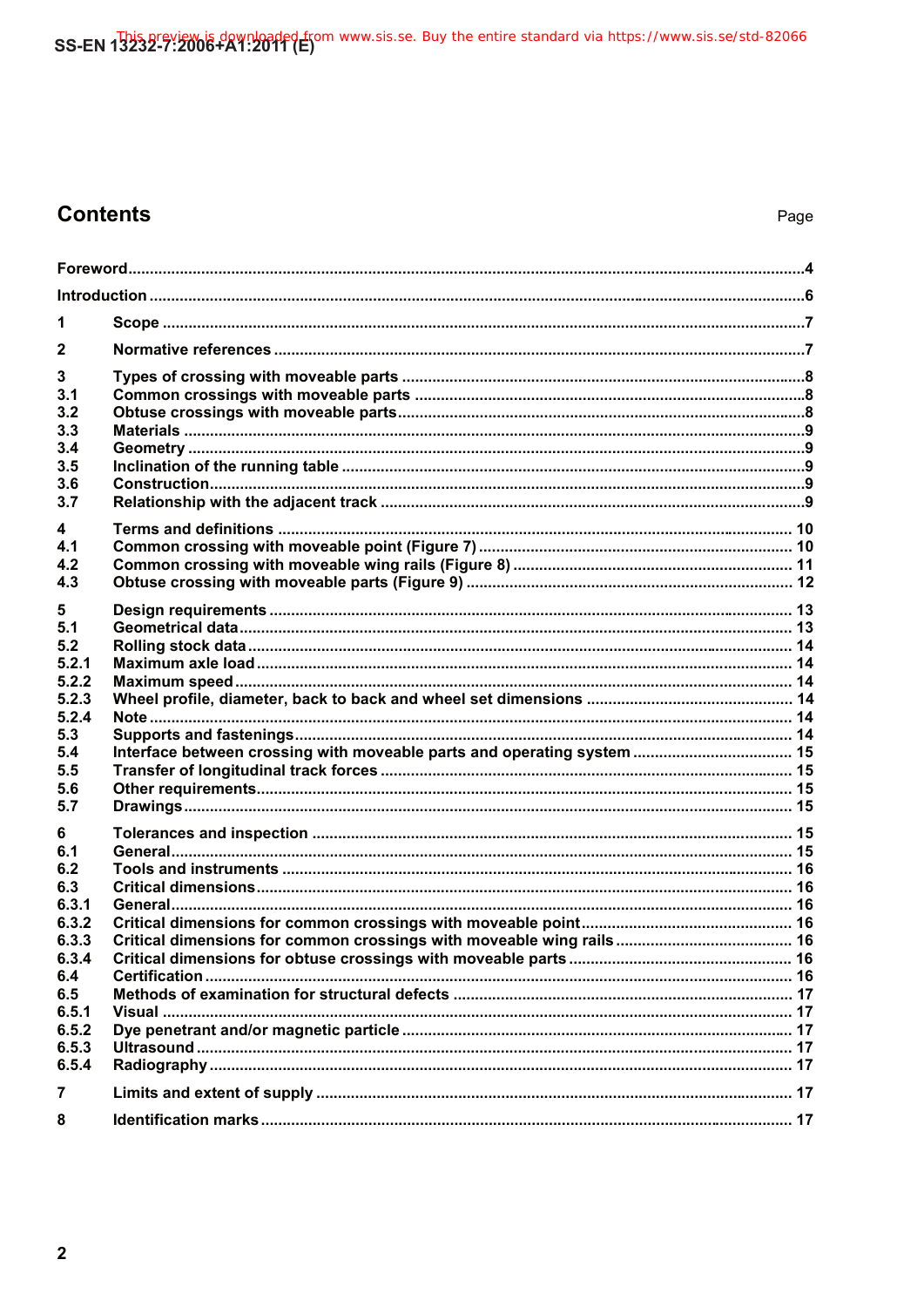| Annex ZA (informative) $\mathbb{A}_1$ ) Relationship between this European Standard and the Essential |  |
|-------------------------------------------------------------------------------------------------------|--|
|                                                                                                       |  |
|                                                                                                       |  |
|                                                                                                       |  |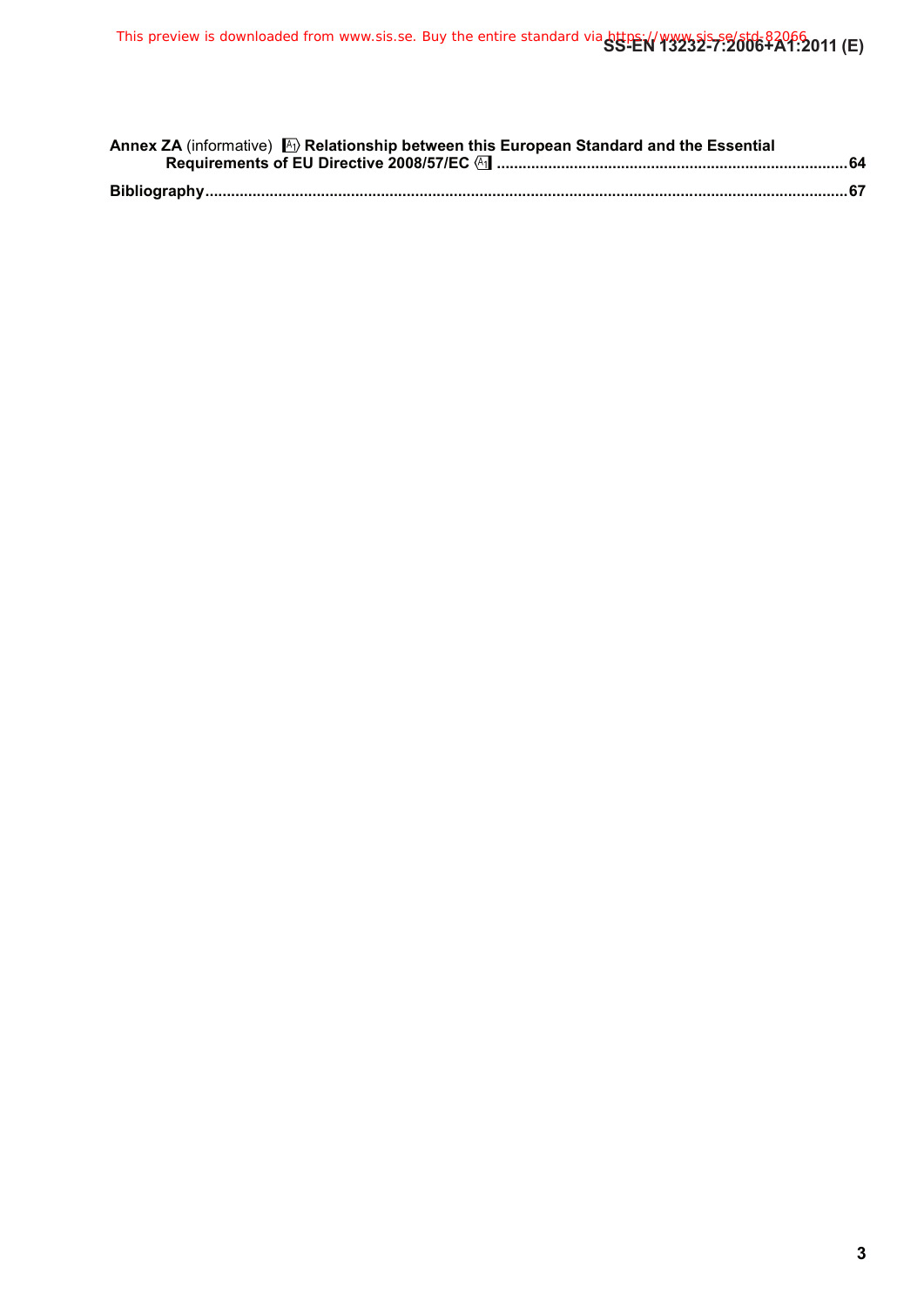### **Foreword**

This document (EN 13232-7:2006+A1:2011) has been prepared by Technical Committee CEN/TC 256 "Railway applications", the secretariat of which is held by DIN.

This European Standard shall be given the status of a national standard, either by publication of an identical text or by endorsement, at the latest by April 2012, and conflicting national standards shall be withdrawn at the latest by April 2012.

 $\mathbb{A}$ ) This document has been prepared under a mandate given to CEN/CENELEC/ETSI by the European Commission and the European Free Trade Association, and supports essential requirements of EU Directive 2008/57/EC.

For relationship with EU Directive 2008/57/EC, see informative Annex ZA, which is an integral part of this document.  $\sqrt{41}$ 

This document includes Amendment 1, approved by CEN on 2011-09-13.

This document supersedes EN 13232-7:2006.

The start and finish of text introduced or altered by amendment is indicated in the text by tags  $\mathbb{A}_1$ .

Attention is drawn to the possibility that some of the elements of this document may be the subject of patent rights. CEN [and/or CENELEC] shall not be held responsible for identifying any or all such patent rights.

This series of standards "Railway applications – Track – Switches and crossings" covers the design and quality of switches and crossings in flat bottom rails. The list of parts is as follows:

- *Part 1* : *Definitions*
- *Part 2 : Requirements for geometric design*
- *Part 3 : Requirements for wheel/rail interaction*
- *Part 4 : Actuation, locking and detection*
- *Part 5 : Switches*
- *Part 6 : Fixed common and obtuse crossings*
- *Part 7 : Crossings with moveable parts*
- *Part 8 : Expansion devices*
- *Part 9 : Layouts*

Part 1 contains terminology used throughout all parts of the standard.

Parts 2 to 4 contain basic design guides and are applicable to all switch and crossing assemblies.

Parts 5 to 8 deal with particular types of equipment, including their tolerances. These use parts 1 to 4 as a basis.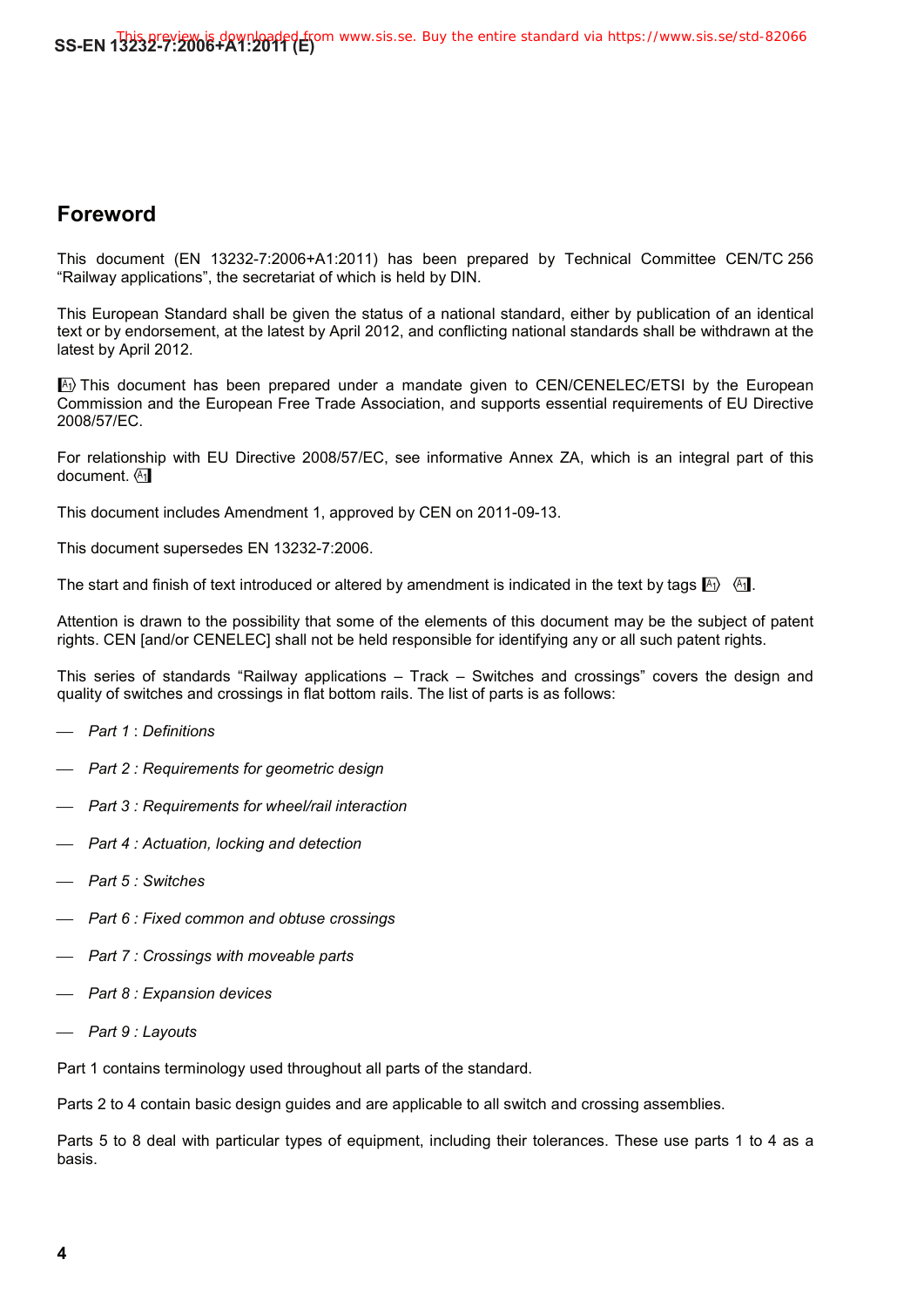Part 9 defines the functional and geometrical dimensions and tolerances for layout assembly.

The following terms are used within to define the parties involved in using the EN as the technical basis for a transaction:

- CUSTOMER The operator or user of the equipment, or the purchaser of the equipment on the user's behalf.
- SUPPLIER The body responsible for the use of the EN in response to the customer's requirements.

According to the CEN/CENELEC Internal Regulations, the national standards organizations of the following countries are bound to implement this European Standard: Austria, Belgium, Bulgaria, Croatia, Cyprus, Czech Republic, Denmark, Estonia, Finland, France, Germany, Greece, Hungary, Iceland, Ireland, Italy, Latvia, Lithuania, Luxembourg, Malta, Netherlands, Norway, Poland, Portugal, Romania, Slovakia, Slovenia, Spain, Sweden, Switzerland and United Kingdom.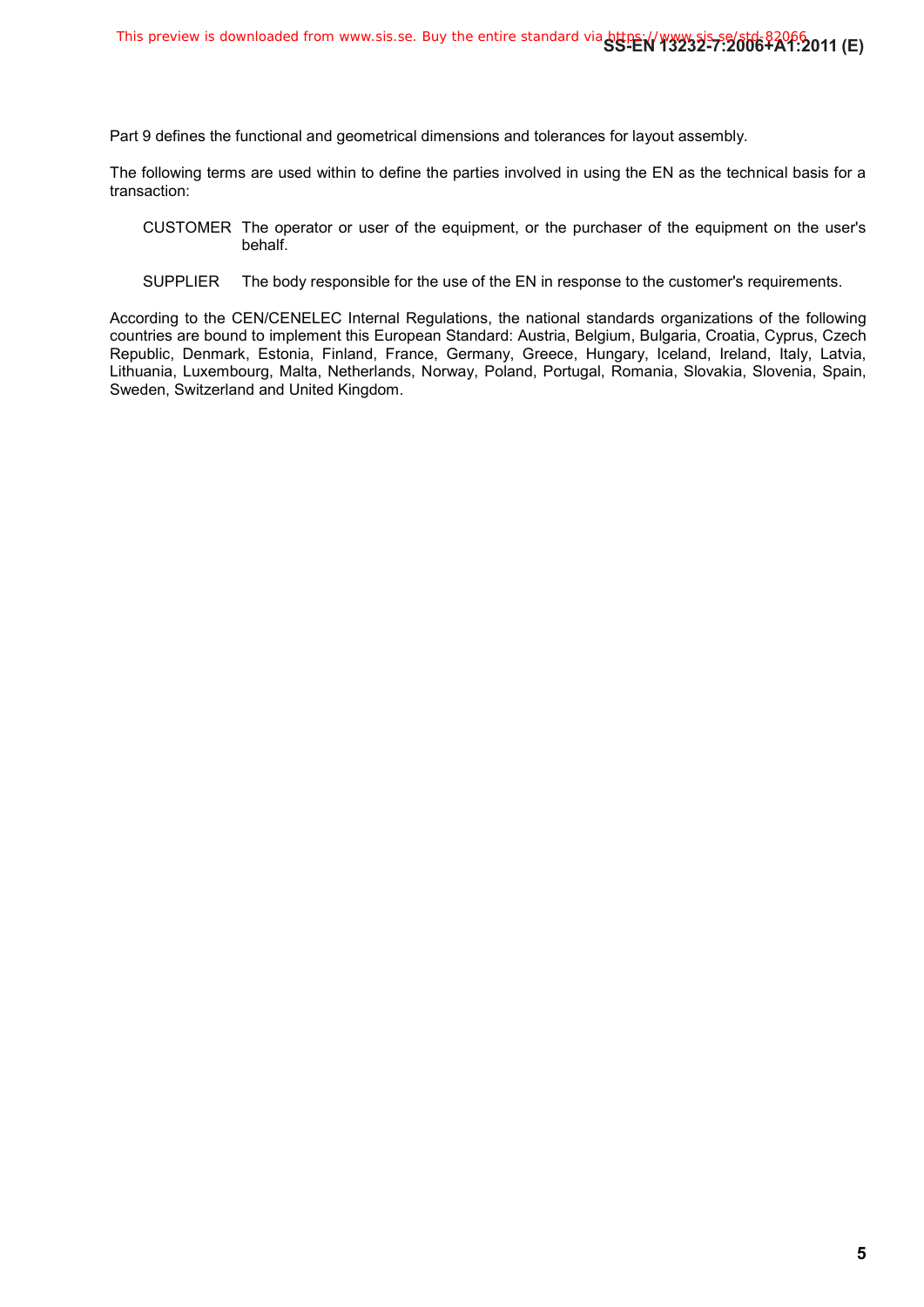### **Introduction**

The requirements of crossings with moveable parts are that they are capable of performing their intended purpose, which is to allow a vehicle to pass the area where the two rails cross with a continuous running edge.

That means the wheels of the vehicle are fully supported and guided in the whole crossing area, either in the facing or trailing direction.

The main criteria for the selection of crossings with moveable parts are:

- improvement of ride comfort;
- reduction of noise and vibration;
- reduction of maintenance:
- mixed traffic conditions (e.g. train/tram);
- security against derailment.

This last point is particularly important (critical) in diamond crossings. Effectively, as the wheel diameter and the obtuse crossing angle decrease, the distance without guidance (EN 13232-3:2003, 4.2.5) increases.

Therefore, to assure the safety of running of the wheel set over the diamond crossing, it is sometimes necessary to design the obtuse crossing as moveable.

Rules and recommendations for security against derailment in diamond crossings are set down in part 9 of this standard.

The crossings with moveable parts shall be designed to withstand all external forces from rolling stock, thermal influences etc.

The customer shall specify the maximum strains or stresses due to external thermal forces that the crossing with moveable parts has to withstand.

Operating, signalling systems, heater systems, load bearing supports, maintainability and safety are all major factors which should be taken into account during the design.

The performance criteria shall be based on information given by the customer.

The design and selection of types of crossings with moveable parts will be influenced by axle loads, frequency of traffic and speed.